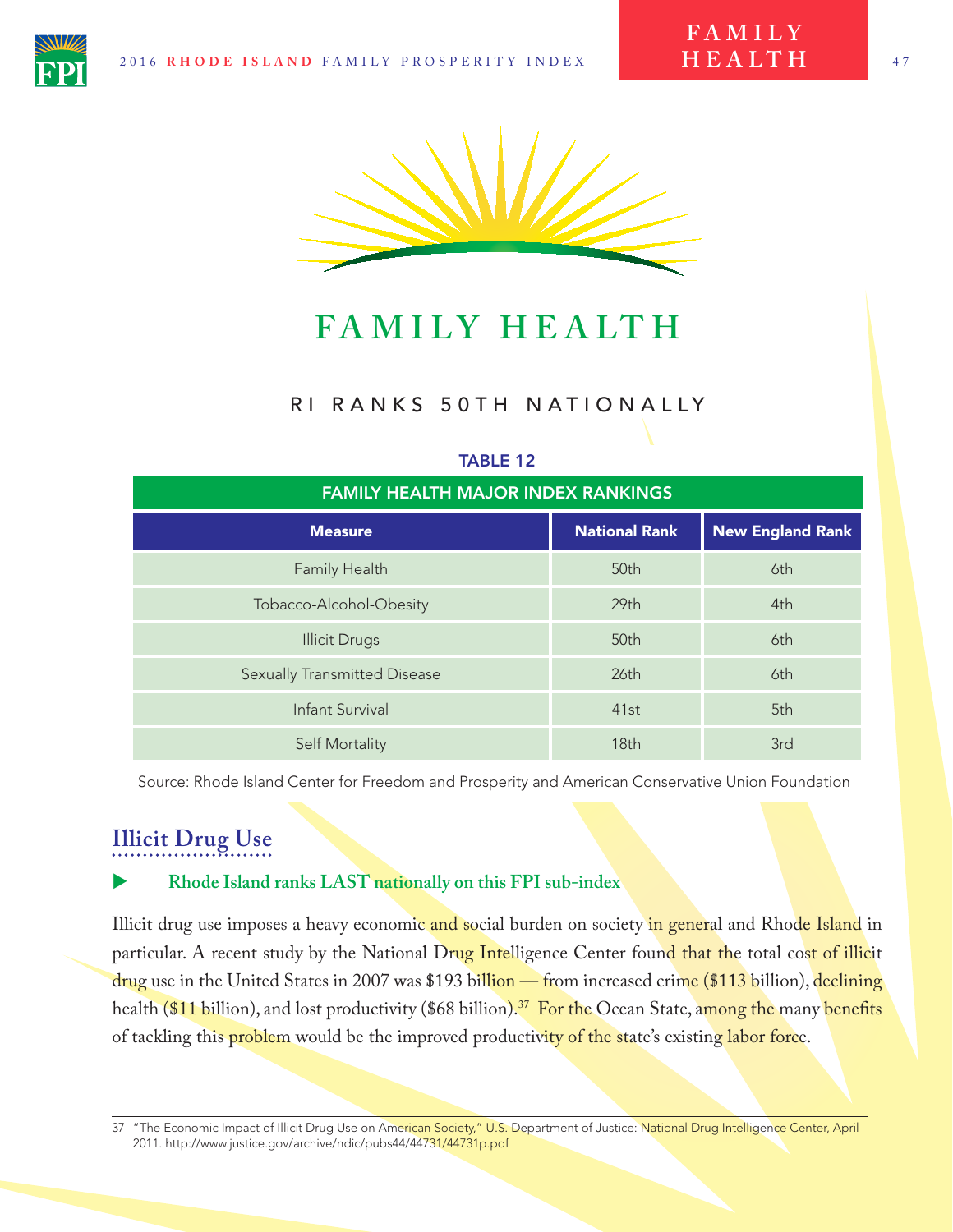As shown in Chart 13, Rhode Island's illicit drug use (as a percentage of population) has always exceeded the national average.38 More troubling, however, is that the growth in illicit drug use between 2002 and 2014 has signifcantly outpaced the national average (37 percent versus 19 percent, respectively).

## CHART<sub>13</sub> Calendar Years 2002 to 2014 Illicit Drug Use



Overall, the data shows that the burden of illicit drug use in Rhode Island is not only substantial, but also growing faster than in the rest of the nation. Lowering Rhode Island's illicit drug use rate to the national average must be a priority. In human terms, that would mean 46,000 fewer Rhode Islanders suffering under illicit drug use  $-$  falling from  $131,000$  people to 85,000 people.

To its credit, in 2016, Rhode Island passed into law a series of bills to address opioid misuse and abuse in the state, including opioid prescribing limits, treatment reform, insurance mandates, and prescription drug monitoring.<sup>39</sup>

*Te burden of illicit drug use in Rhode Island is growing faster than in the rest of the nation.*

**F A M I L Y H E A LT H**

<sup>38</sup> Rhode Island's 2016 FPI ranking for illicit drug use was based on 2013 data. Since then, new data has been released for 2014 which is reflected in Chart 13.

<sup>39</sup> Townley, Charles, "Rhode Island Becomes the Latest State to Pass Opioid Legislation in 2016," National Academy for State Health Policy, July 11, 2016. http://nashp.org/rhode-island-becomes-the-sixth-state-to-pass-opioid-legislation-in-2016/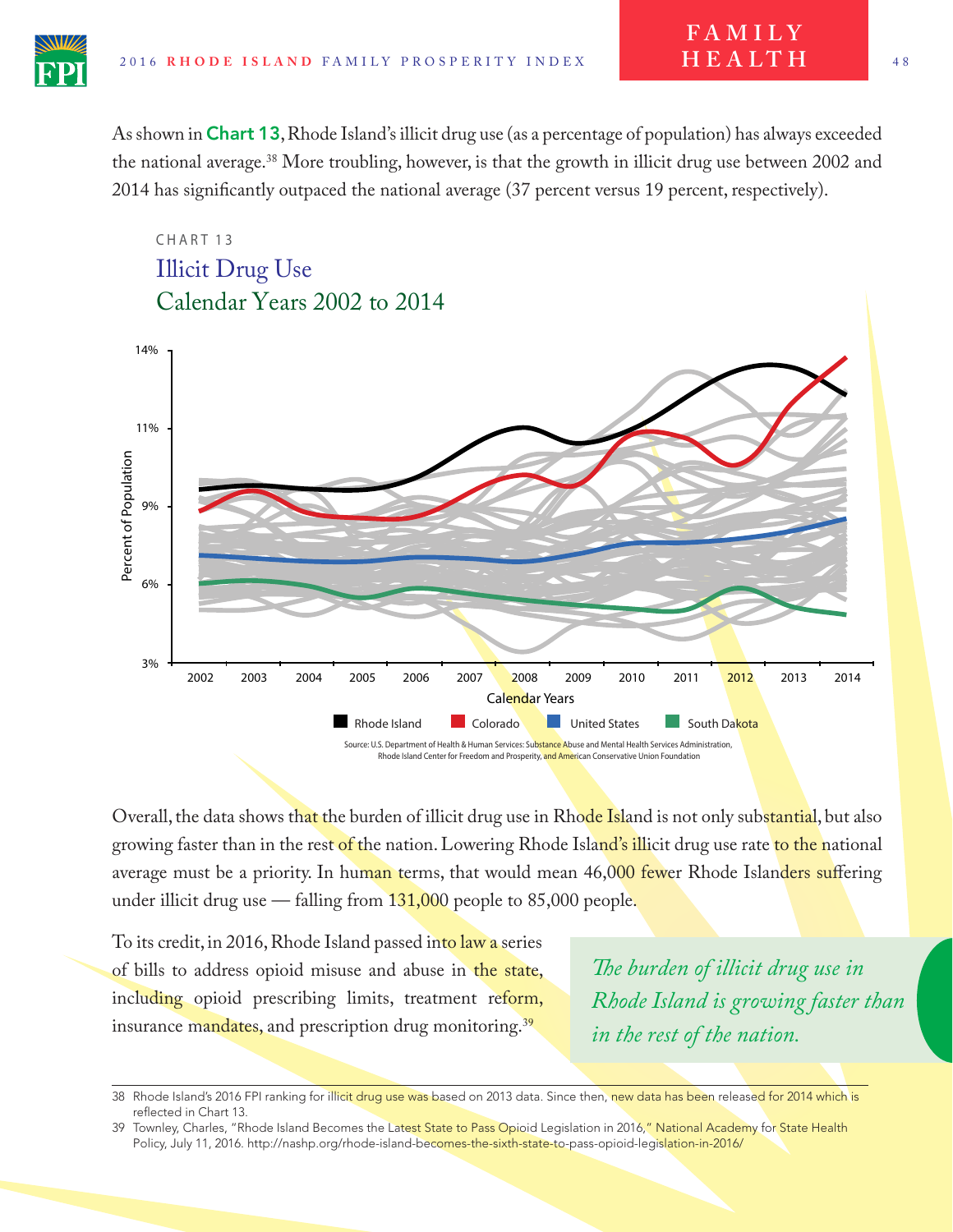# **Criminal Justice Reform**

Another way to reduce Rhode Island's high rate of illicit drug use is to reduce prison time for drug users.

America's prison system is a revolving door of incarceration and recidivism for people who are addicted to illicit drugs and/or subjected to their ill efects. Consider the following facts from a comprehensive study published by the National Center on Addiction and Substance Abuse.<sup>40</sup>

First, illicit drug use often leads to the commission of other crimes as well as incarceration:



**F A M I L Y H E A LT H**

*Illicit drugs are implicated in the incarceration of three-quarters (75.9 percent) of all inmates in America. In addition to the inmates who were convicted of a drug law violation, 54.3 percent of alcohol law violators, 77.2 percent of those who committed a property crime, 65.4 percent of inmates who committed a violent crime, and 67.6 percent of those who committed other crimes either committed their crime to get money to buy drugs, were under the infuence of drugs at the time of the crime, had a history of regular drug use or had a drug use disorder."41*

Second, illicit drug use plays a substantial role in recidivism:

*Substance-involved ofenders are likelier to recidivate than those who are not substance-involved. Over half (52.2 percent) of substance-involved inmates have one or more previous incarcerations compared with 31.2 percent of inmates not substance-involved. High rates of recidivism translate into burdensome incarceration costs for society, averaging \$25,144 per inmate, per year and ranging from a lower of \$10,700 in Alabama to a high of \$65,599 in Maine. Breaking the cycle of re-arrests and re-incarceration requires breaking the cycle of addiction.42*

<sup>40 &</sup>quot;Behind Bars II: Substance Abuse and America's Prison Population," The National Center on Addiction and Substance Abuse, February, 2010. http://www.centeronaddiction.org/modal\_forms/nojs/webform/161

<sup>41</sup> Ibid, pg. 13